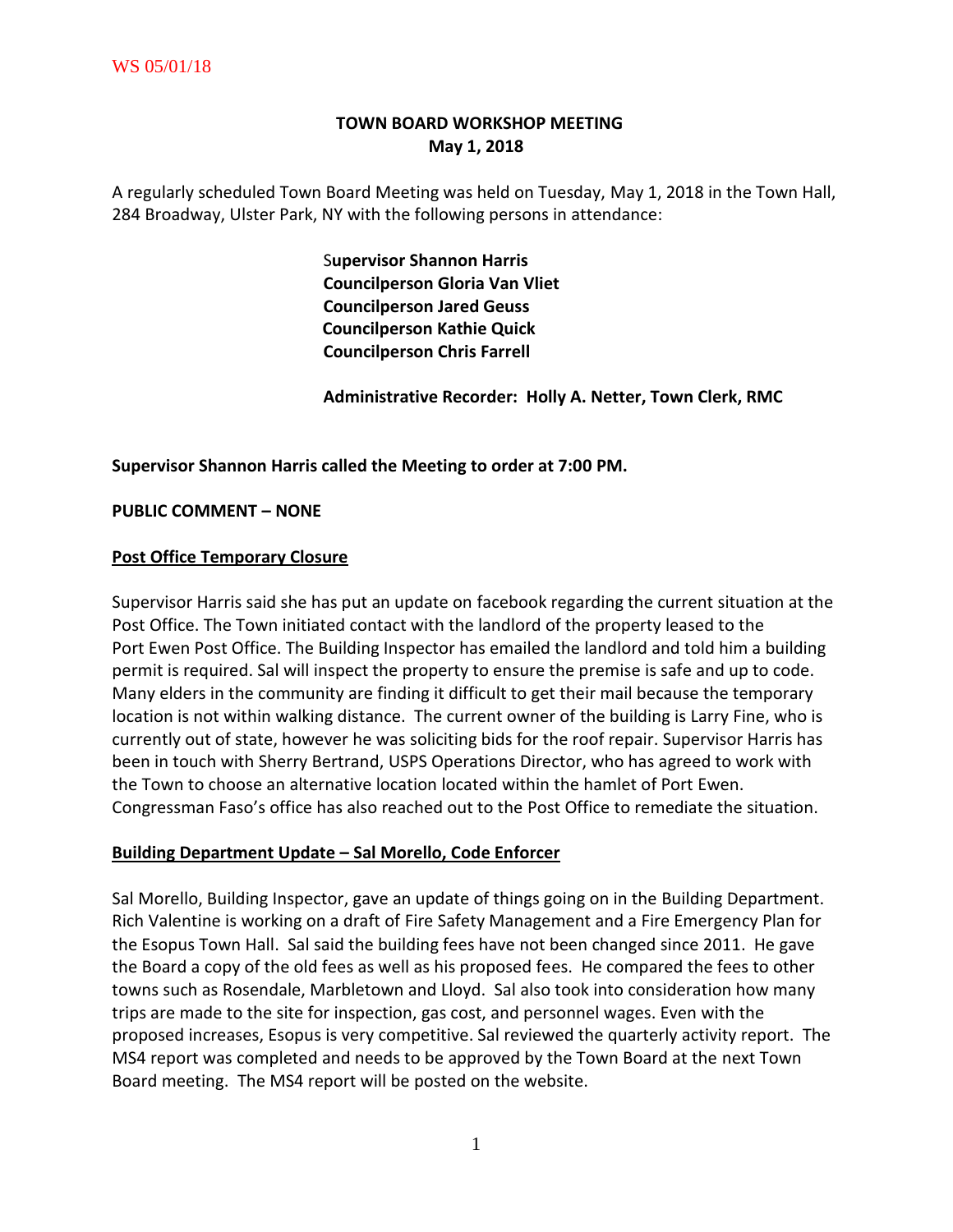Supervisor Shannon Harris and Councilperson Jared Geuss attended a day long land use seminar sponsored by the Wallkill Watershed Alliance. They felt it was an informative training session and were able to give feedback. Once the plan is posted they will coordinate with the watershed alliance to create awareness about the importance of the Alliance.

#### **Laura Petite, Legislator updates**

Legislator Laura Petite announced grant funding is now open for the consolidation funding for community watershed and park/rec application are due the end of July. Dan Vedder, head of Buildings and Grounds, will be asked to provide a list of improvements needed at the parks. Laura has submitted a grant for the bridge on Floyd Ackert road in the amount of \$693,000.

A grant in the amount of \$4,995 has been received for marketing materials, food and flyers for the Solarize Esopus event. This Solarize Esopus event will be done with NYSERDA putting the residents first and holding a forum for residents wanting to put panels on their homes. NYSERDA will provide preliminary pre approval of the solar companies to ensure the residents know they are dealing with legitimate companies. NYSERDA has offered to do training to educate staff.

# **A MOTION WAS MADE BY COUNCILPERSON CHRIS FARRELL TO AUTHORIZE SUPERVISOR SHANNON TO OVERSEE THE PROCESS OF GETTING THE RFP TO SOLARIZE ESOPUS PENDING THE CHANGE IN DATES. THE MOTION WAS SECONDED BY COUNCILPERSON JARED GEUSS. ALL MEMBERS PRESENT WERE IN FAVOR. MOTION CARRIED.**

Town Clerk Holly Netter will post the RFP in the Daily Freeman as well as on www.esopus.com.

The Repair Café will be at the Esopus Library May 5, 2018 from 11am – 2 pm.

The Legislature approved three additional case workers to help CPS because the opioid epidemic has impacted many families. Approximately 300 children have been removed from homes because of opioid use. Councilperson Chris Farrell had suggested offering a NARCAM training as well as CPR training at the Town Hall.

#### **GRANT AWARD TO TOWN OF ESOPUS**

On April 19<sup>th</sup>, the Town of Esopus was informed that our Restoration of Watershed Connectivity grant application was awarded \$101,800 by NEIWPCC and the Hudson River Estuary. This study will rank and prioritize all of the culverts previously identified in the culvert study completed last year using the following criteria: 1) Aquatic passability 2) Physical condition 3) Ability to pass 100-year flood. By prioritize, we mean rank from most important to fix to least important to fix. We will also prioritize stream-road crossings both under Town and County jurisdiction.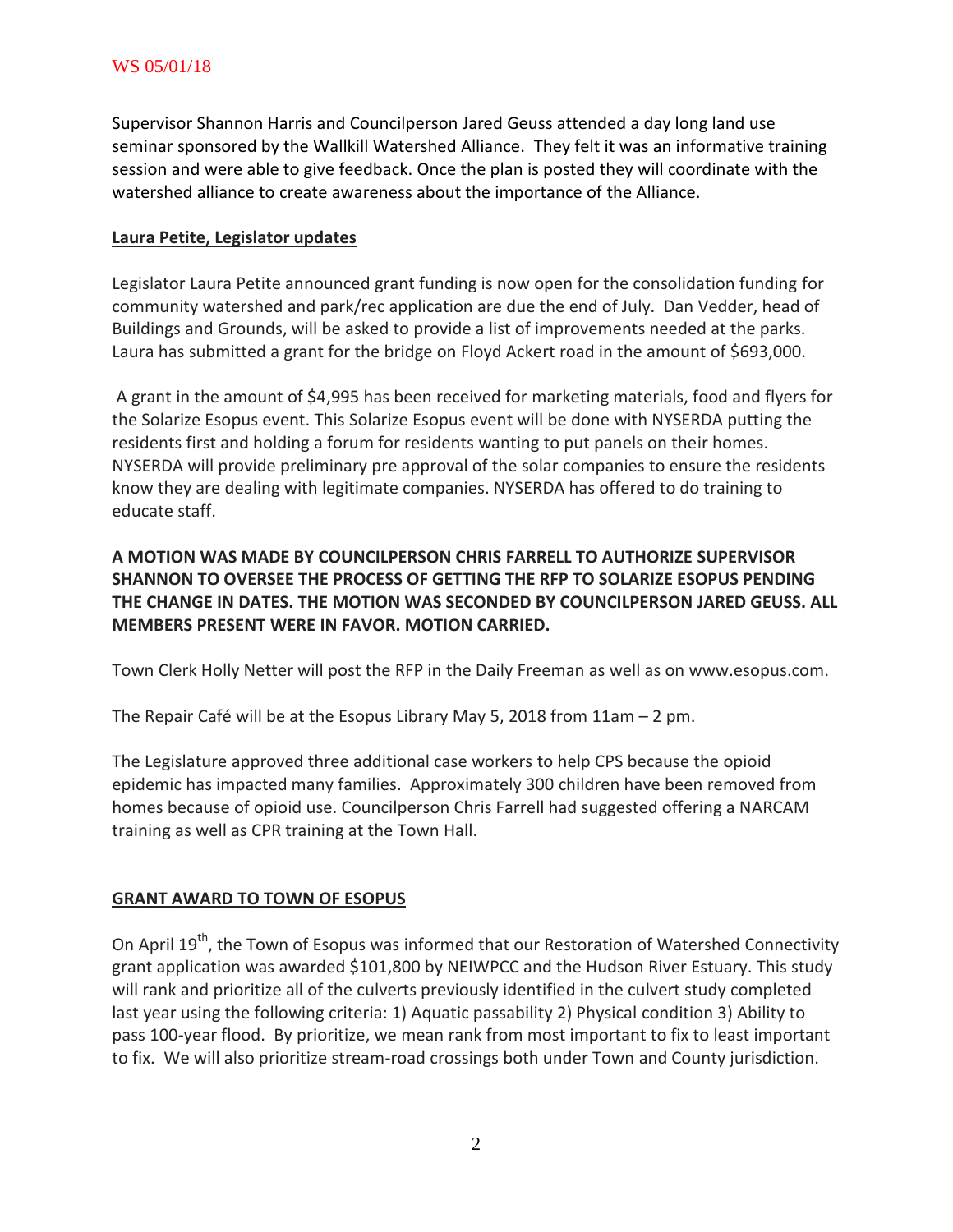- 1. Based upon ranking, the grant project will identify three Town crossings and three County crossings for which to develop conceptual level restoration plans/designs.
- 2. The grant project will also identify one Town and one County crossing to elevate to a 100% shovel ready design.

To complete these three tasks, we have \$101,800. Once complete, we will then apply for construction funding to complete the first crossing replacement. Right now the Town and our consultant, Tighe & Bond, are working on the contract with NEIWPCC. Once that is complete, we will hold a kick off meeting with relevant Town departments and the County.

### **Memorial day Parade**

Monday May 28<sup>th</sup> kick off 10 am from Dollar General and will proceed to the Riverview Cemetery and will return.

## **EMS Round Tables - CPC**

EMS, Fire departments, TEVAS and Businesses met on May 25<sup>th</sup> at the Port Ewen Fire Department and received good feedback. The outside planner took the lead on gathering the information. The same group will be brought back together again with church groups and youth groups prior to the preview of the master plan to validate what was heard. A tentative date of June  $14<sup>th</sup>$  has been given.

Upcoming public meetings:

May 5<sup>th</sup> "Your Opinion Counts Open House" 9am -3pm May 24<sup>th</sup> 4 pm – 8 pm "Town Wide Design Workshop" June 21<sup>st</sup> 5pm – 7 pm "Preview of New Esopus Town Plan"

## **Laberge Contract for Comprehensive Plan**

**A MOTION WAS MADE BY COUNCILPERSON GLORIA VAN VLIET TO AUTHORIZE SUPERVISOR HARRIS TO EXECUTE THE CONTRACT WITH LABERGE GROUP FOR THE ESOPUS COMPREHENSIVE PLAN. THEY WILL BE COMPENSATED BY A FLAT FEE OF \$51,860 INCLUSIVE OF REIMBURSEMENT EXPENSES WITH PAYMENTS MADE PER THE FOLLOWING SCHEDULE: MAY 15, \$10,000/ JUNE 15 \$15,000/ JULY 15 \$10,000/ AUGUST 15 \$10,000/ SEPTEMBER 15 \$6,860. THE MOTION WAS SECONDED BY COUNCILPERSON FARRELL. ALL MEMBERS PRESENT WERE IN FAVOR. MOTION CARRIED.**

## **LEASE AGREEMENT MHVFCU TOWN GAZEBO**

**MOTION WAS MADE TO AUTHORIZE SUPERVISOR HARRIS TO EXECUTE THE AGREEMENT WITH MHVFCU FOR RENTING THE SPACE FOR THE GAZEBO IN THE AMOUNT OF \$1.00**